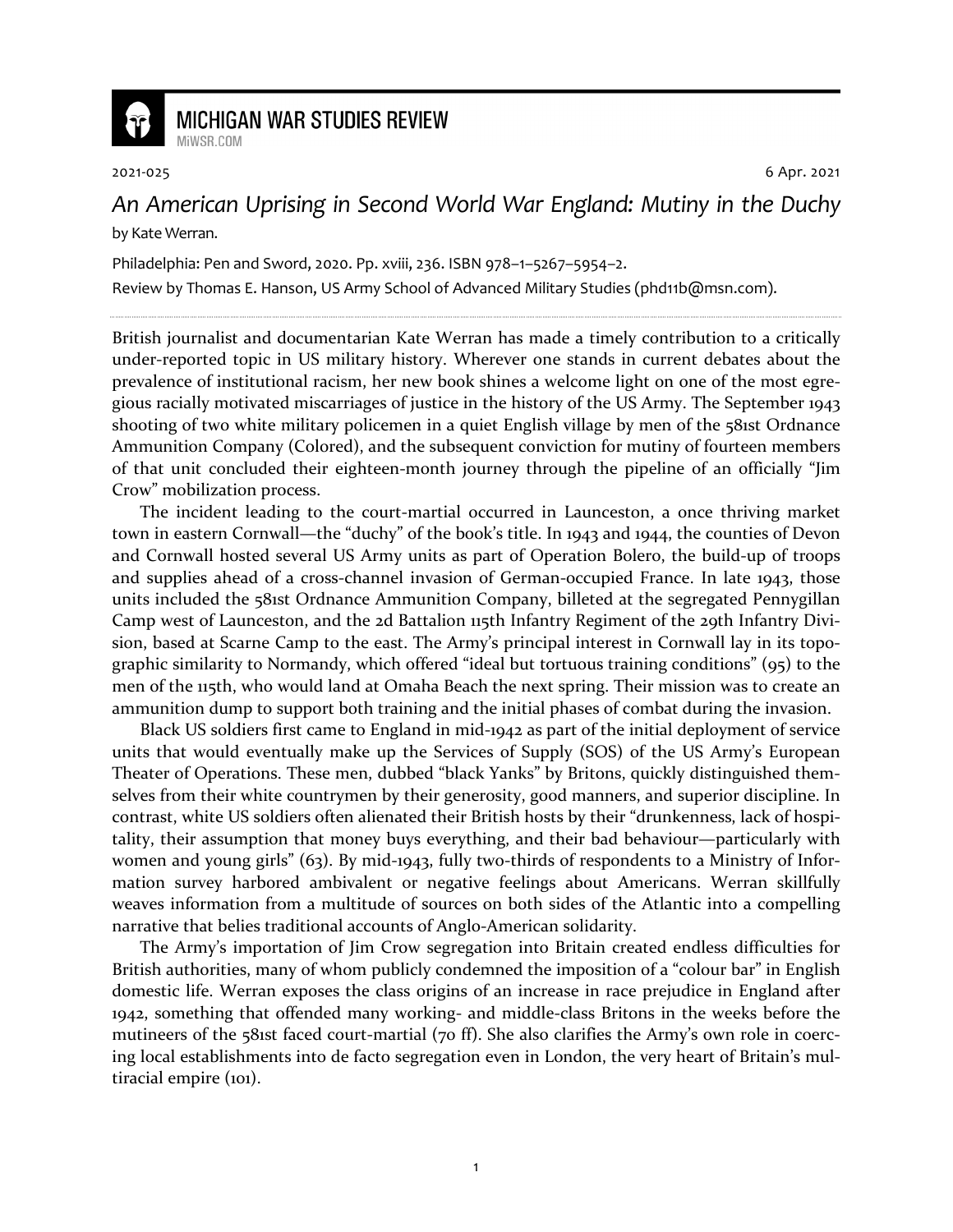About half the book details the proceedings of the three-day court-martial. Using both the official record of the proceedings<sup>1</sup> and the reporting of British and American newsmen, Werran paints a depressingly familiar picture. In an episode eerily reminiscent of both the 1906 "Brownsville Affair" and the 1917 "Camp Logan Mutiny," she shows how the Army made a mockery of the concept of due process. Just two officers, Capt. John A. Philbin and Lt. Alvin E. Ottum, represented all fourteen defendants. Neither possessed any legal training.<sup>2</sup> In contrast, prosecutor Maj. Frank P. Eresch and his assistant, Capt. Timothy J. Mulcahy, were experienced trial attorneys.

Werran's narrative indicates that, to the prosecutors at least, the defendants were less important as individuals than as representatives of their race. The conduct of the Army's own investigation and prosecutorial services—as recorded in their pre-trial notes and trial testimony shows that concern for the rights of the accused mattered far less than a perceived need to preserve the segregation of white and black soldiers. Indeed, in a post-trial order regarding army discipline in Britain, Brig. Gen. George M. Alexander, Assistant Deputy Provost Marshal for the European Theater of Operations, observed that prevention of future racial incidents required "censorship and close supervision on the part of all officers" (186). A native Virginian and former assistant commander of the 29th Infantry Division, he saw no reason to re-examine the War Department's long-standing pretense that blacks did not exist.

The book has its shortcomings. Many readers will find its often breezy and sensationalist narrative tone off-putting. The following is typical:

American soldiers were about to be tried by an American court operating under American military law for crimes committed on Shakespeare's "sceptred isle." It was an extraordinary situation. A historical blip when a law other than English was to be freely practised in the home of justice vaunted and celebrated the world over. One of the biggest baits for the newsmen that day was that this court martial offered a bird's-eye view of American military law in action. They had been given ringside seats at the enactment of one of the harshest legal codes, drawn up more than 150 years previously to guarantee strict discipline during America's revolutionary war. (5)

This statement and many others like it throughout the book betray an ignorance of military institutions and military history. Of even greater concern to scholars is the author's tendency to make assertions without documentary evidence, especially when seeking to attribute motive or intent to the chief villain of Werran's story:

It was this shred of doubt that kept needling the chief prosecutor, Trial Judge Advocate Frank Eresch, as he walked in from his Paignton billet that morning …. He wondered whether he had done enough thinking and fine tuning of the case overnight …. In that brief minute of repose … Eresch reminded himself of his knock-out line up of witnesses. (111)

Such serious and ubiquitous flaws undermine the author's credibility and her contention that the verdict of the trial was a foregone conclusion.

Nonetheless, casual readers, professional soldiers, policy-makers, and serious scholars alike will find much of value here. For one thing, Werran's book is among the first to ask uncomfortable questions about the "greatest generation" mythology. Sadly, it confirms the prevalence of the US military's "baked-in" racism,<sup>3</sup> especially as regards the aftereffects of the court-martial. Werran

<sup>1.</sup> Preserved in the National Archives at College Park, MD.

<sup>2.</sup> They were detailed to serve as defense counsel as stipulated in *A Manual for Courts Martial, U.S. Army, 1928* (corrected to 1943), "Article 11, Appointment of Trial Judge Advocates and Counsel," 205.

<sup>3.</sup> See, further, Andrea Mazzarino, "The US Military Also Has a Racism Problem," *The Nation* (23 June 2020).